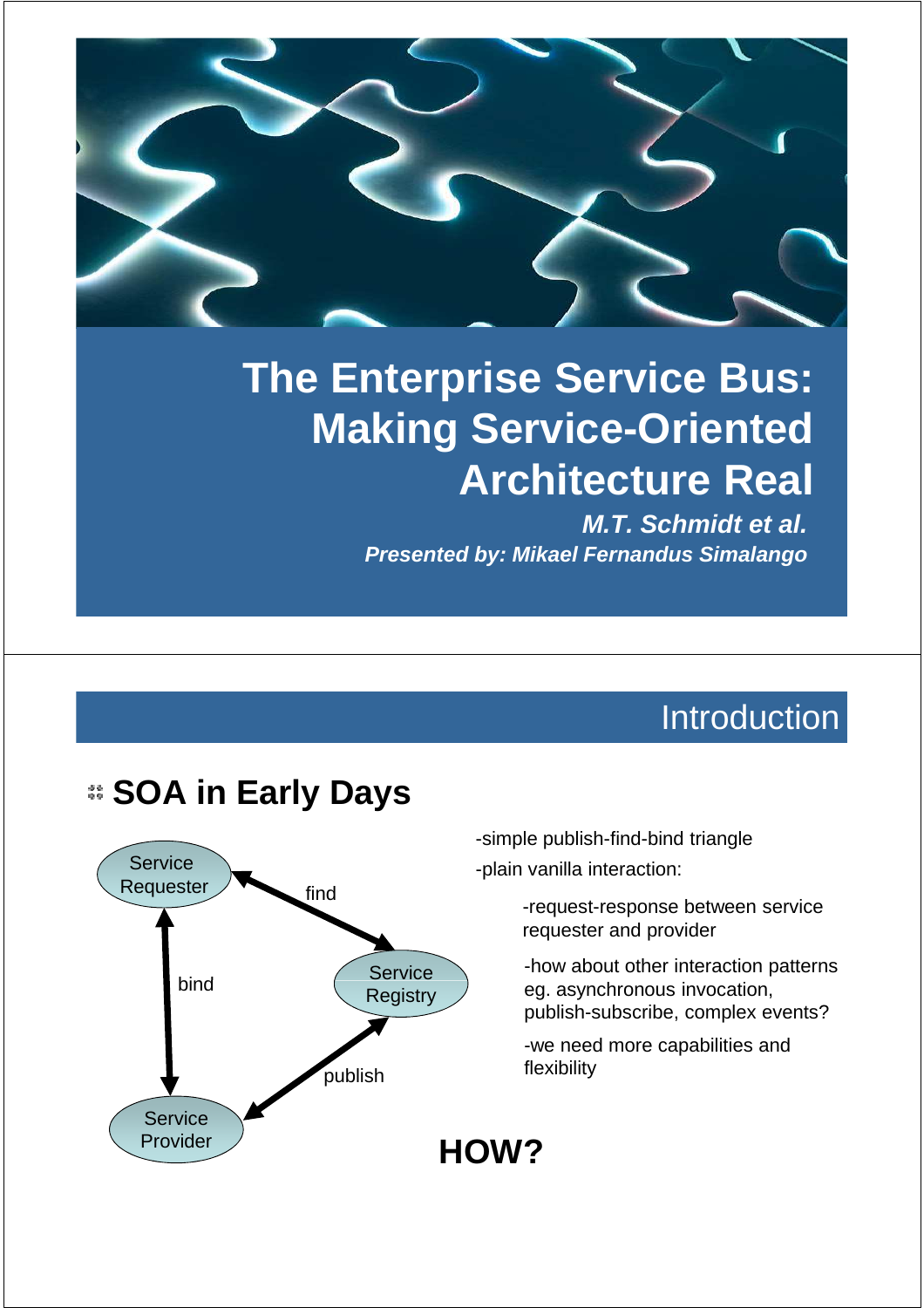### **Enabling Enterprise Service Bus**



### ESB in A Nutshell

#### **Formal definition:**

- The infrastructure which strengthen a fully integrated and flexible end-to-end SOA by providing connectivity layer between services
- Does not include business logic of service providers, requestors, or containers that host the services

#### **Services Revisited**

- A service : a software component that is described by metadata, which can be understood by a program
- Distinguishing feature of a service: meta-data descriptions are published to enable reuse of the service in loosely coupled system across networks
- Hence, ESB basically deals with the meta-data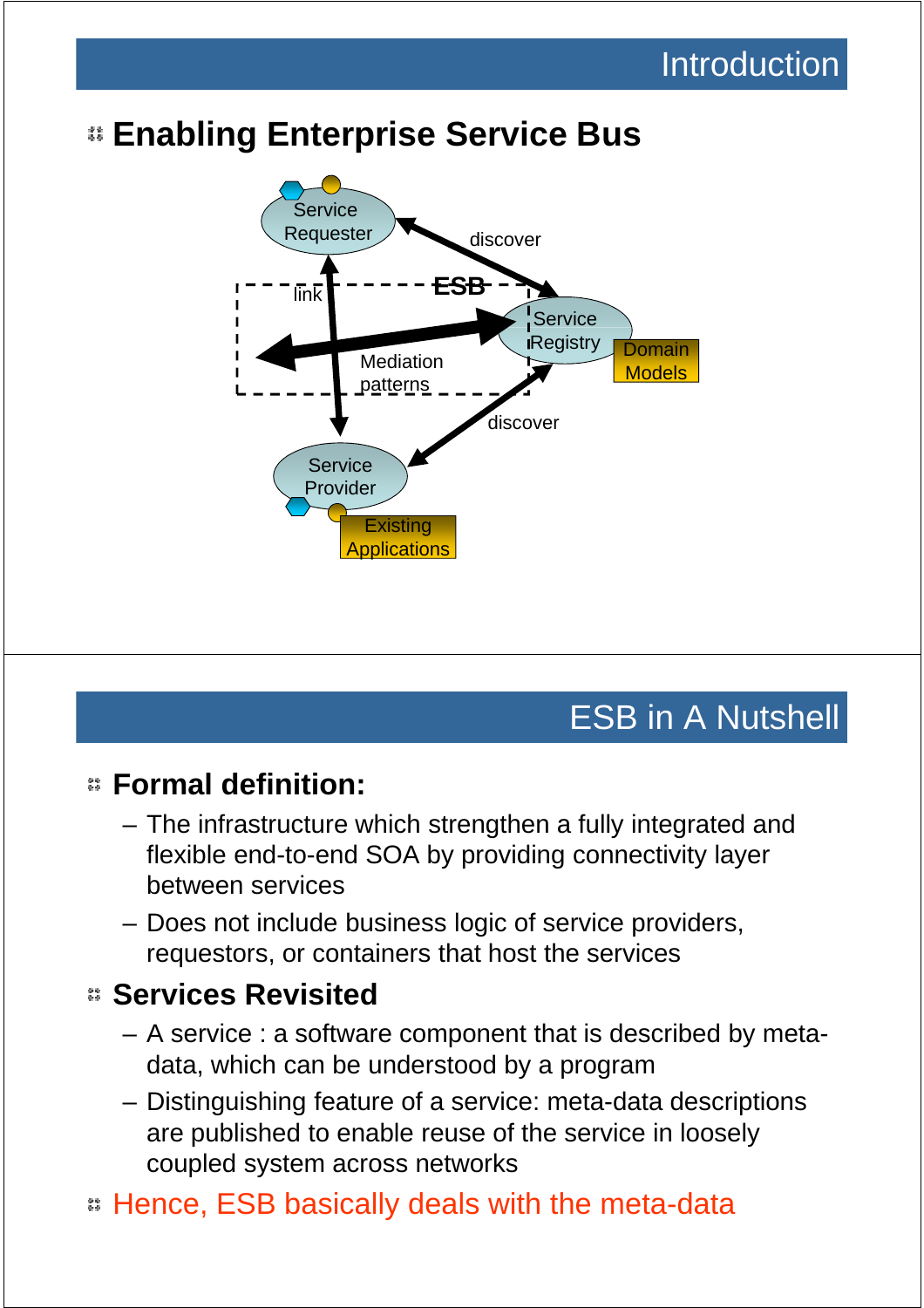### ESB and meta-data

- Meta-data contains description of service requestors and providers, what they require and capable of providing, respectively
- The meta-data is independent of implementation specifics
- This meta-data is stored in ESB registry to assist the process of mediating and matching requestors and providers (link matching)
- All meta-data can be discovered, used, and modified at runtime

# ESB in A Nutshell (cont'd)

Service capability and requirements declaration for meta-data services and the sense of the sense of the sense of the sense of the sense of the sense of the sense of the sense of the sense of the sense of the sense of the sense of the sense of the sense of the sense of

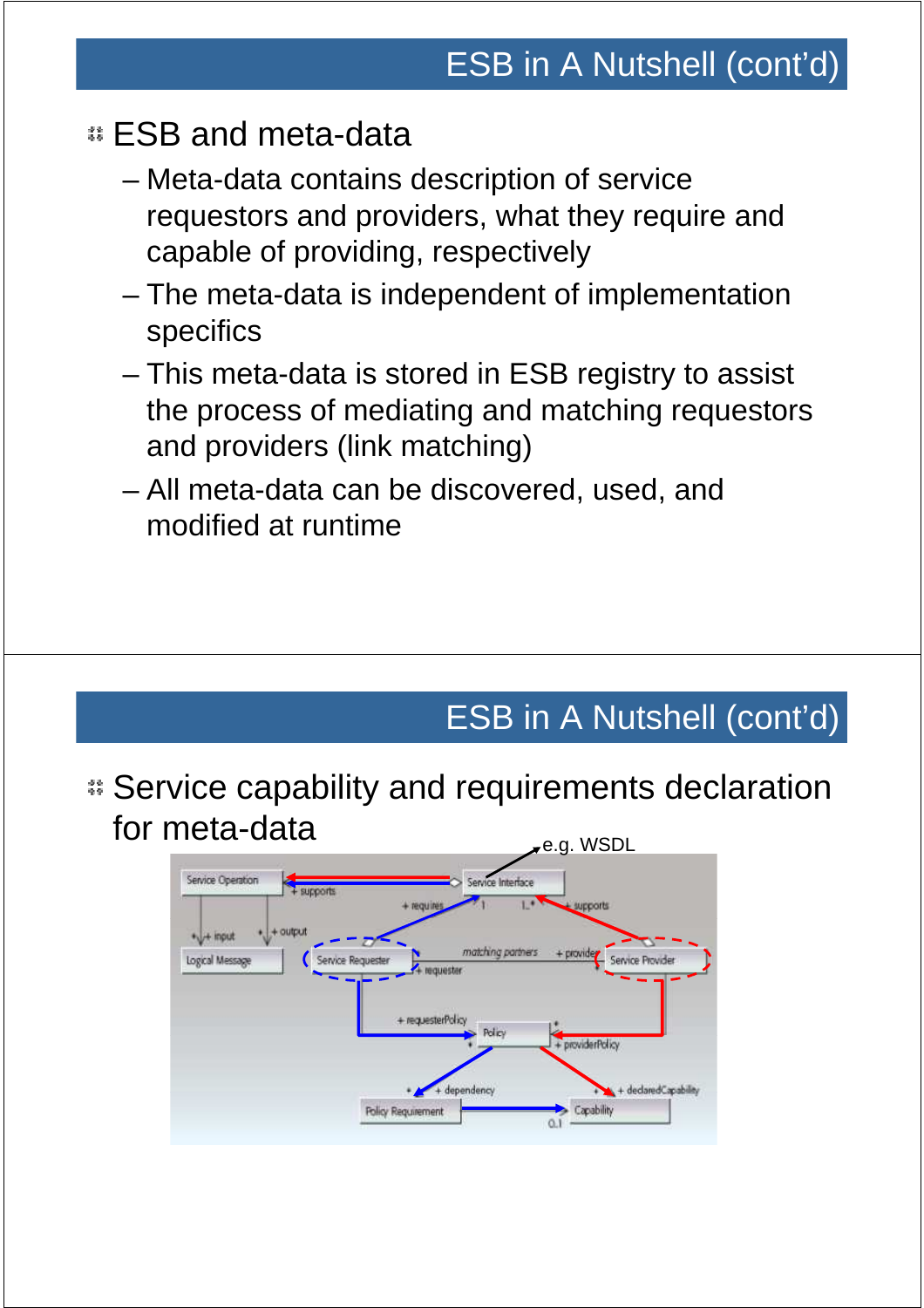### Core ESB Components

- Service Registry
- $-1$  ink
- Mediation pattern

### ESB Service Registry

- Service registry manages meta-data about service interaction endpoints and also information about domain model
- Domain model can be:
	- A standard message sets representing general knowledge about a topic space
	- Complex ontology describing concepts and their relation in a particular topic space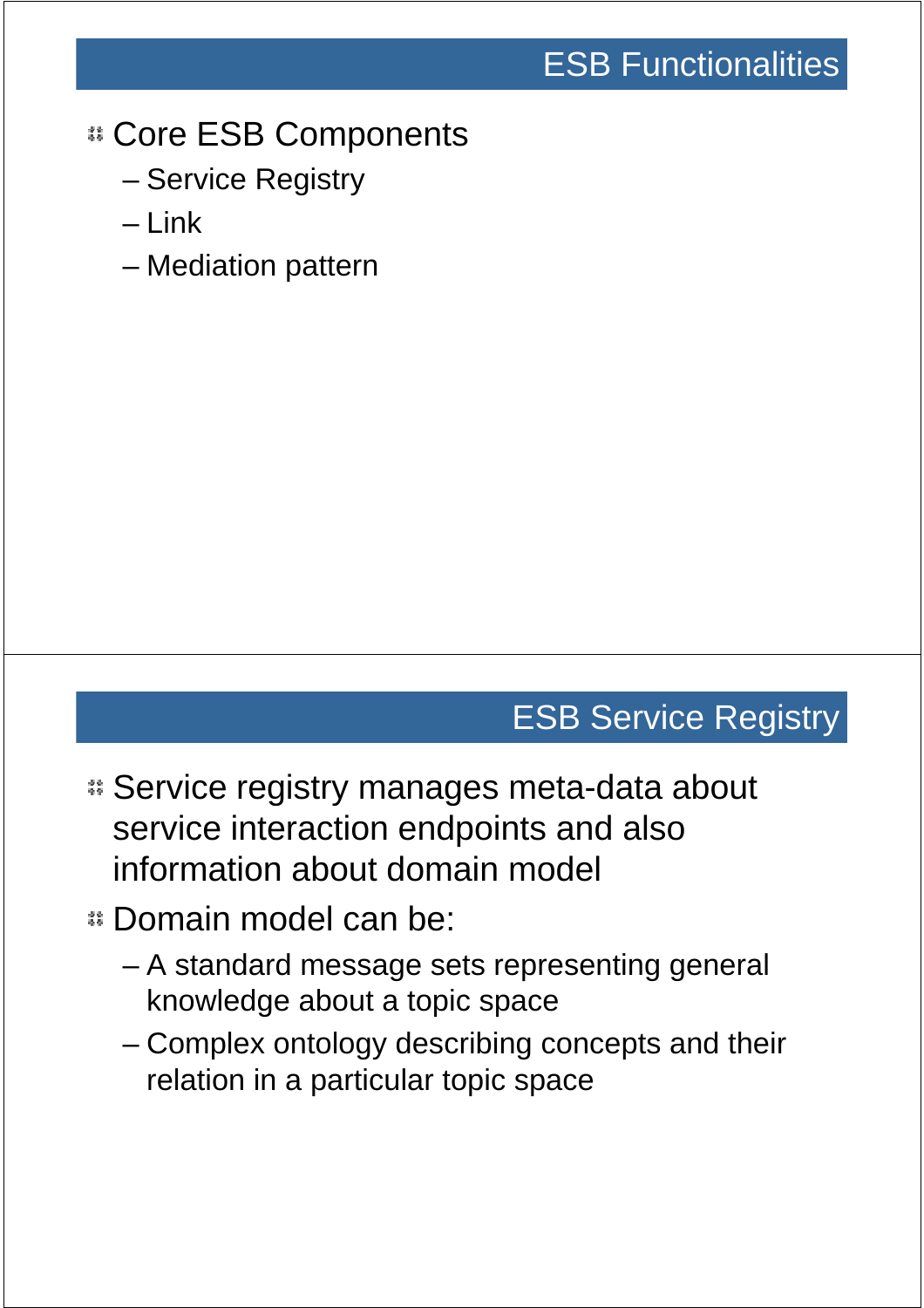### **ESB service registry content**



# ESB Service Registry (cont'd)

- **Endpoints need to register with the ESB**
- **B. Registered service requestors are represented** as **bus service requestors** (BSRs) and registered service providers are represented as **bus service providers** (BSPs)
- Service providers that are not registered as BSPs are invisible to the ESB
- ESB also holds details of **links** and **mediations**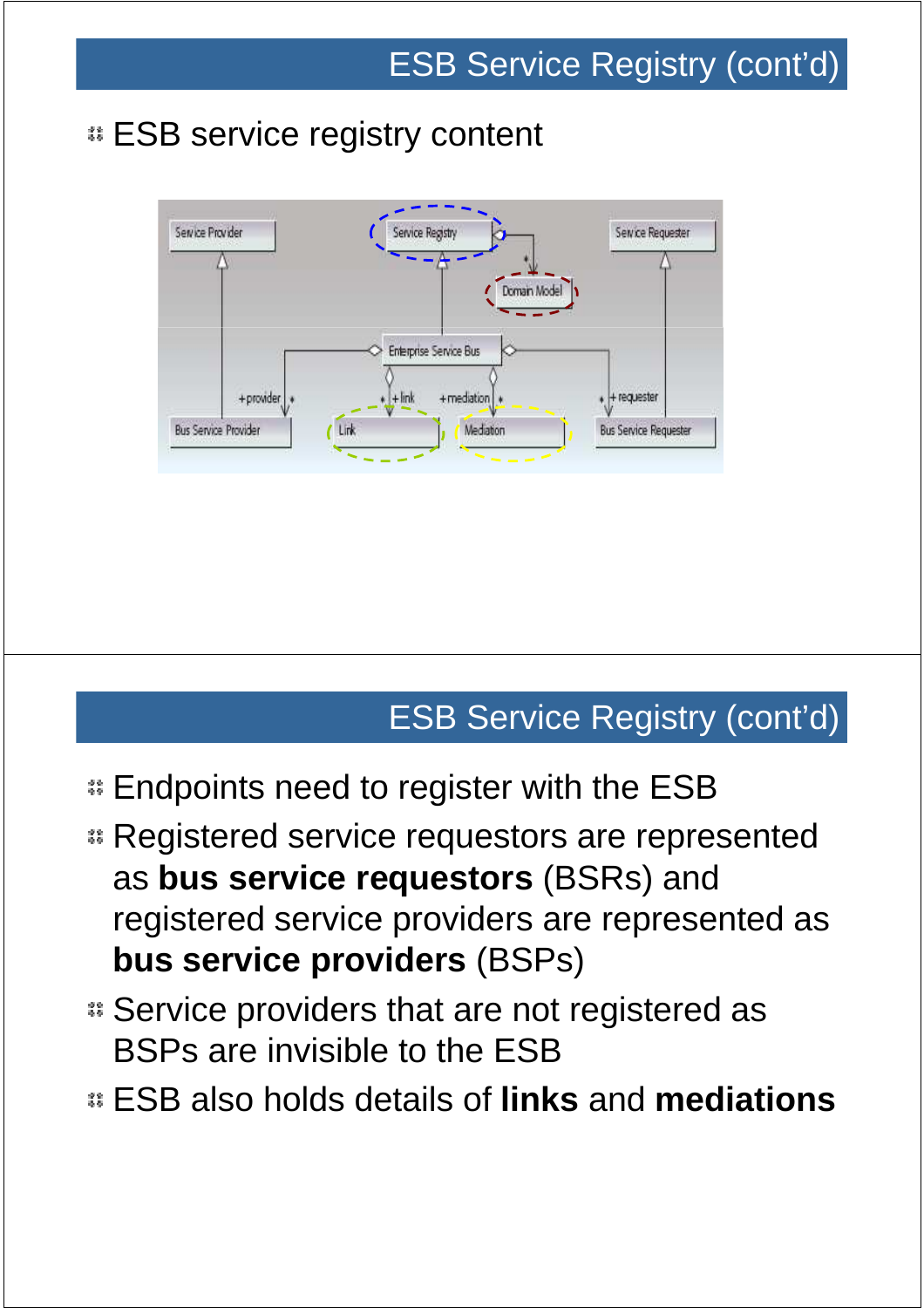#### **ESB** supports two concepts to facilitate interactions between endpoints:

#### – **Links**

- Between service requestors and providers (interaction endpoints)
- Enable basic connectivity between interaction endpoints with a configurable QoS

#### – **Mediations**

- Between interaction endpoints
- Connectivity by dynamic alterations to routing and QoS
- Allow interaction endpoints to modify their behaviours
- Both realize the contract between interaction partner that is implicit in the declaration of the capabilities and requirements

# ESB Links

### **E** Has two endpoints

- One for attachment to BSPs
- The other for attachment to BSRs
- A link defines "ideal counterpart" for service requestors and providers
	- Can be configured manually
	- Can be created dynamically based on requirements and capabilities of the endpoints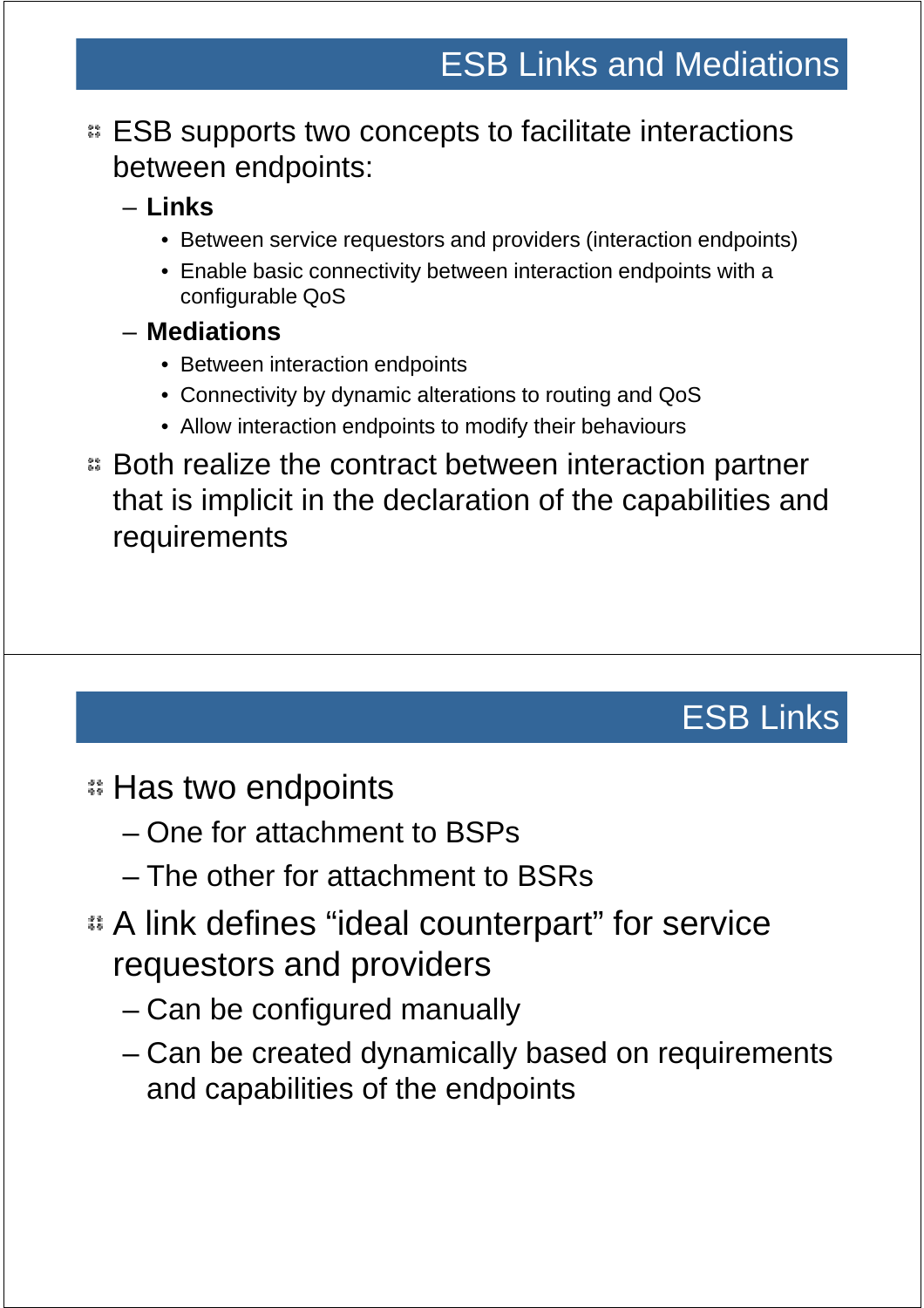### ESB links in a diagram



### ESB Mediations

- **EX** Problem: existing applications were seldom designed to be linked together
	- Protocol mismatch
	- Format mismatch
	- QoS mismatch
- Addressing the problem: ESB mediation
	- Interposing mediations between service requestors and providers
	- It can reconfigure the links between requestors and providers
- Hence, the role is to satisfy integration and operational requirements within the infrastructure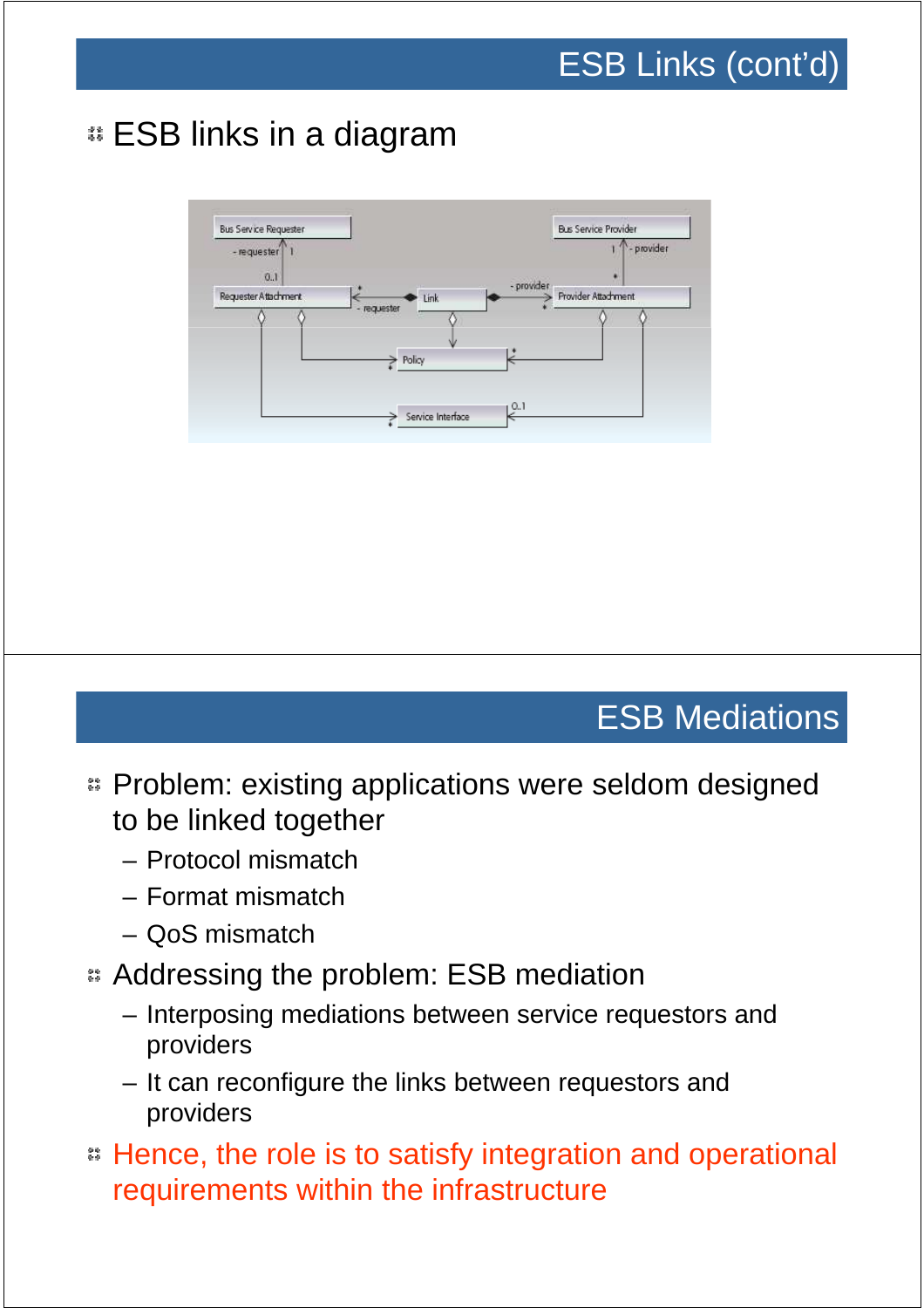## Mediation in ESB integration model



### ESB Mediations (cont'd)

- Mediation point
	- At the requestor -> mediation will be performed regardless of provider for the requestor
	- At the provider -> mediation will be performed whenever provider receives a request, regardless of the requestor

#### Interface mediation

- Operate on the message payload, can change its content and structure
- Message payload: information required by service provider
- Policy mediation
	- Operate on message context
	- Message context: available in message header, containing additional QoS and routing information about the link and mediations required between service requestor and provider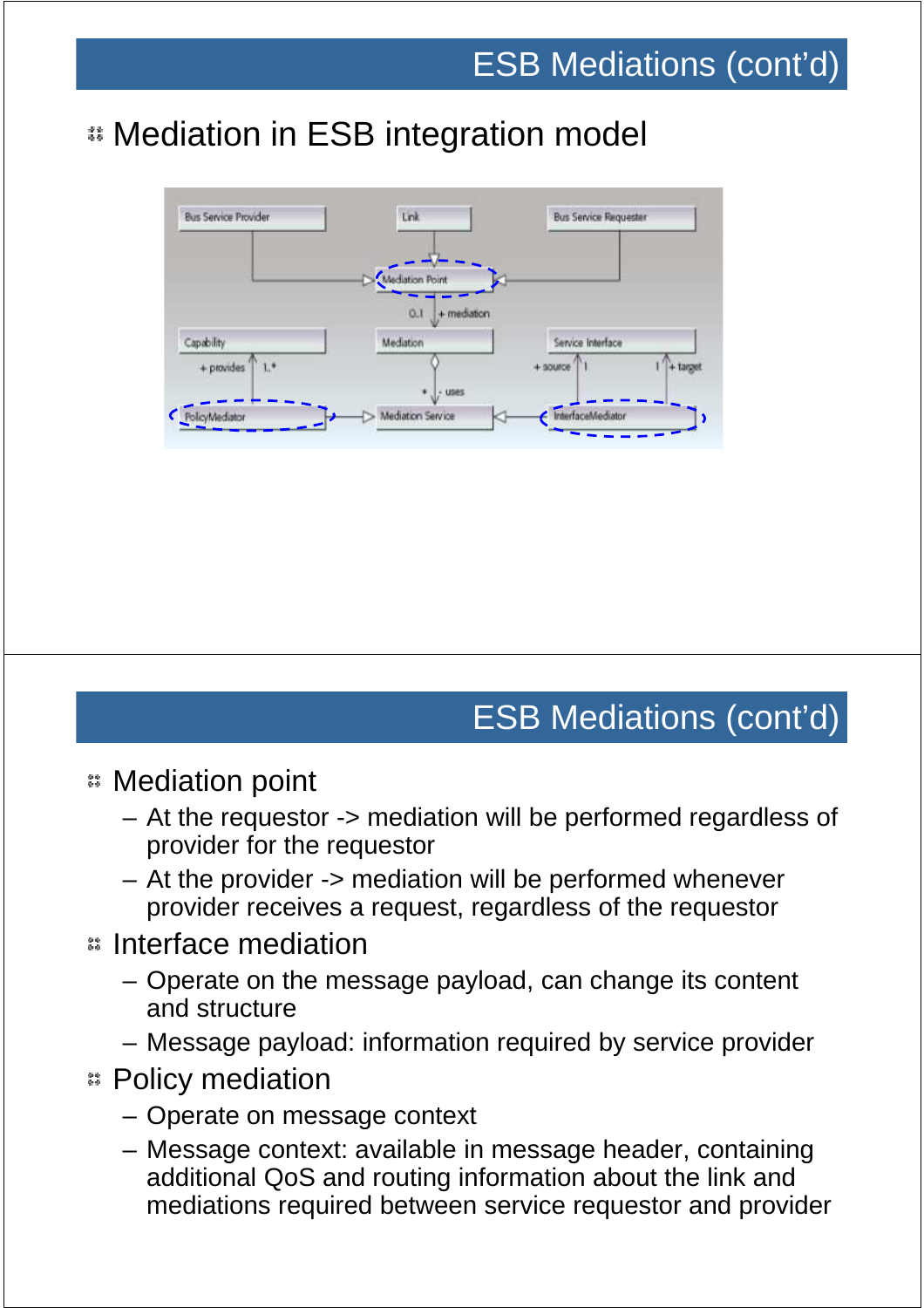#### Basic patterns for mediation:

- **Monitor pattern**
	- Used to observe messages as they pass through the ESB without updating them

#### – **Transcoder pattern**

• Changes the format of the message payload without changing its logical content

#### – **Modifier pattern**

• Updates the payload of the message without any change to the context information

#### – **Validator pattern**

• Determines whether a message should be delivered to its intended destination or not

#### – **Cache pattern**

• Returns a valid response to the requestor without necessarily passing the request to a service provider

### Mediation Patterns

### Basic patterns for mediation (cont'd):

#### – **Router pattern**

• Changes the intended route of a message, selecting between the service providers associated with the mediation

#### – **Discovery pattern**

• Queries ESB registry to discover the set of service providers that match the requirements of the requestor, selects one of them, and routes the message to it

#### – **Clone pattern**

• Makes a copy of message and modifies its route

#### – **Aggregator pattern**

• Monitors messages from one or more sources over a time period and generates a new message or event , based on the input it considers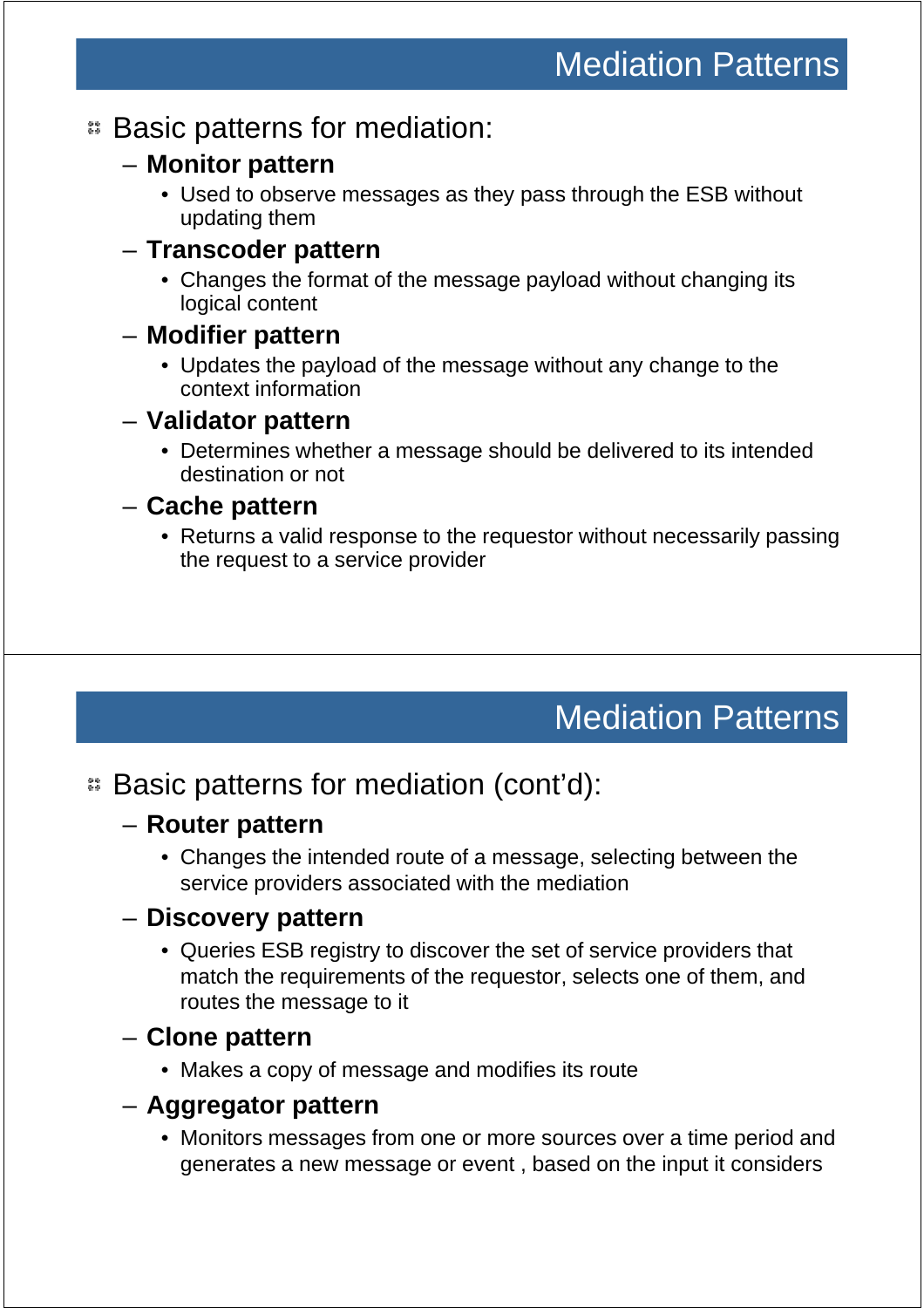# ESB Usage Patterns

- Brings abstract patterns into real-world implementations
- **EX Provide a means for describing and defining** interactions and component topologies at the system or solution level
- Fundamental concept: broker application pattern
	- Distribution rules are separated from applications
	- Enabling flexibility in the distributions of requests and events
	- Reducing the growth of point-to-point connection
	- Simplifying management of network and system

# ESB Usage Patterns (cont'd)

- Variations of broker application pattern:
	- Service and event-routing pattern
	- Protocol switch pattern
	- Proxy or gateway pattern
	- Event distribution pattern
	- Service transformation pattern
	- Matchmaking pattern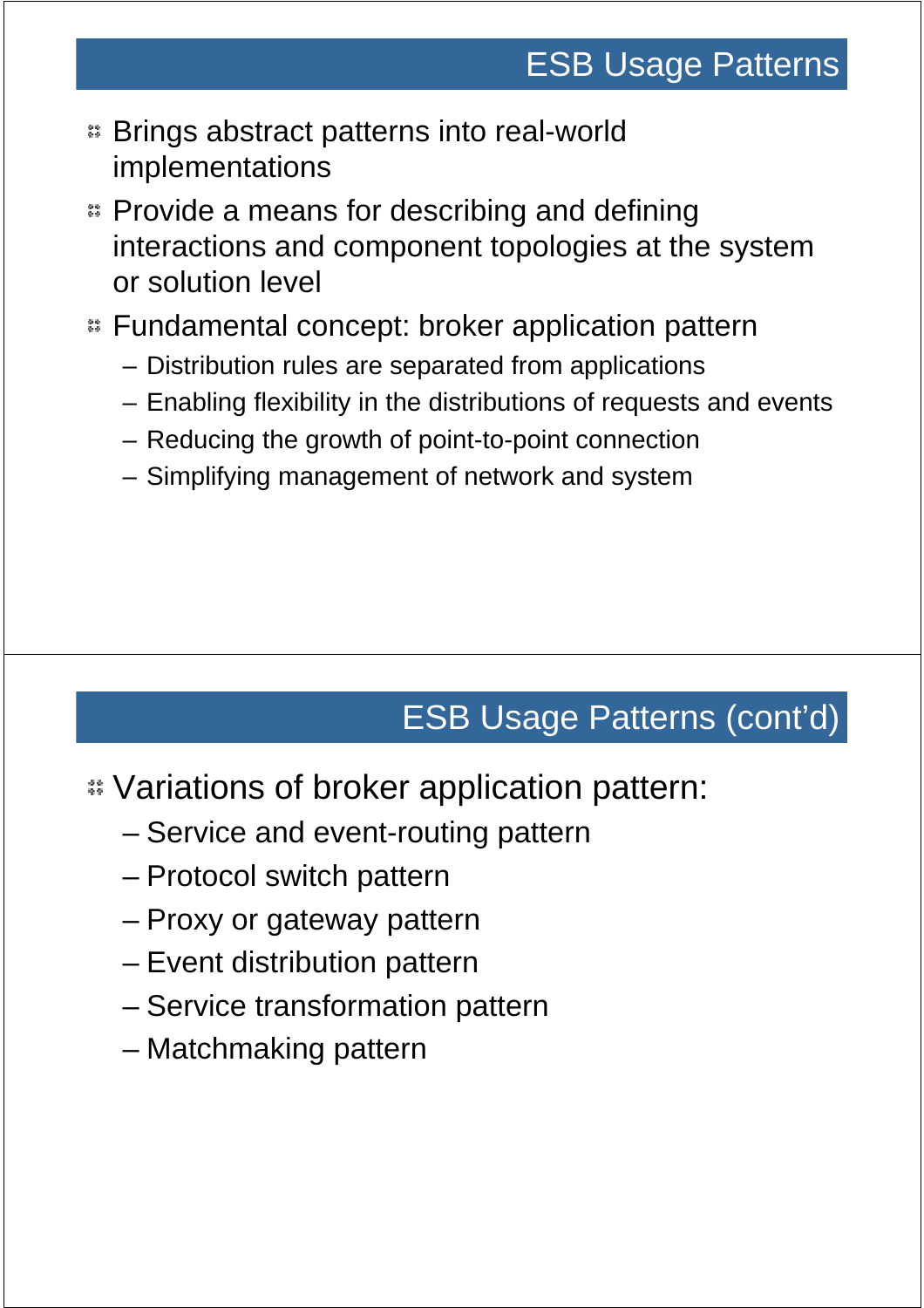### Service and Event-routing Pattern

- A request or event is distributed to at most one of multiple target providers
- **Example 3 Target selection can be made** based on availability, workload, or detection of error situation after looking up appropriate service providers in the service registry



### Protocol Switch Pattern

- A routing pattern
- **B. Requestors and providers** use different network protocols
- From the example:
	- SOAP/HTTP requests are mapped into SOAP/JMS infrastructure

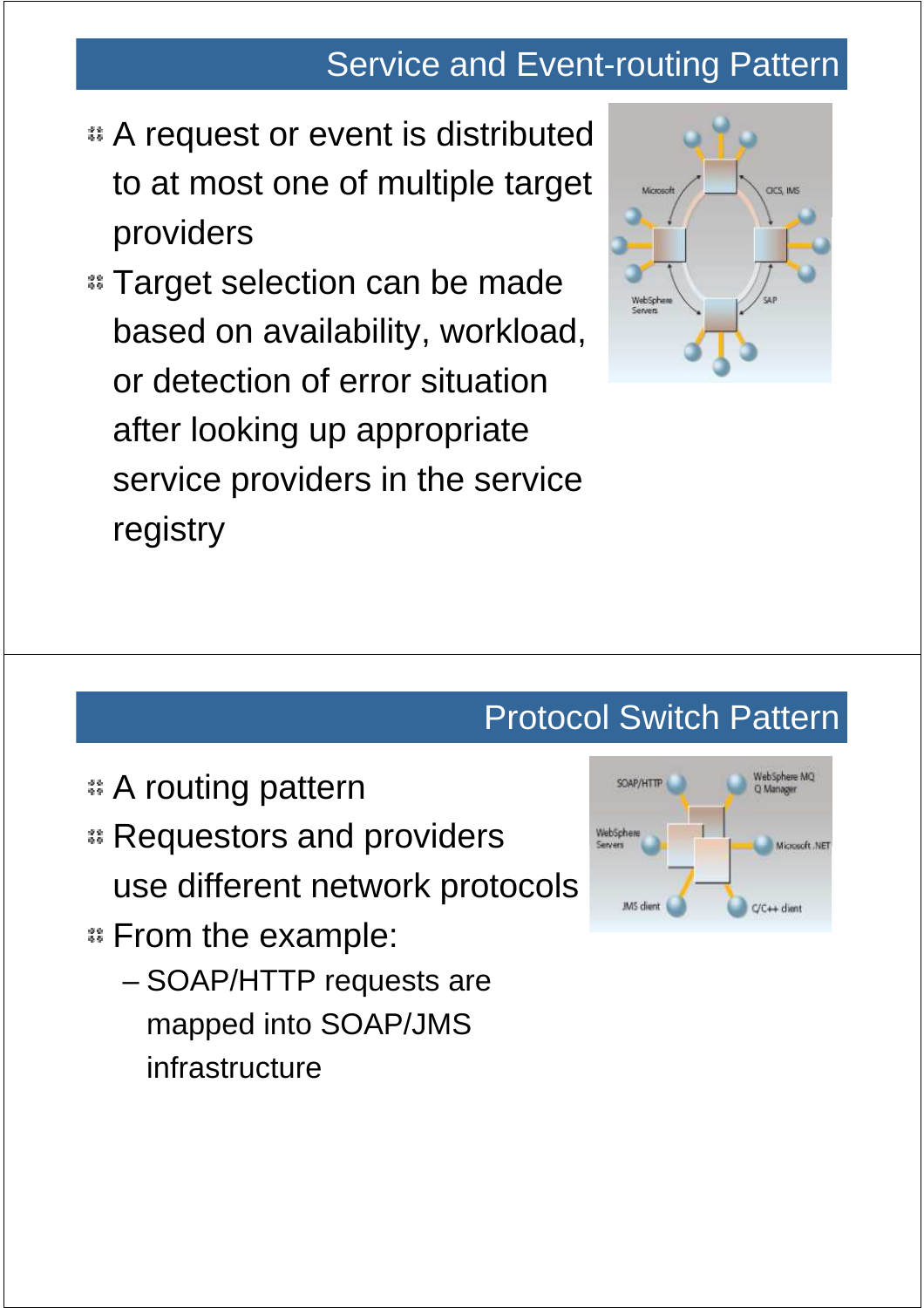# Proxy or Gateway Pattern

- Another routing pattern
- **:: It maps service** interface or endpoints, usually to



provide security functions or auditing capabilities

A single point of contact is provided for multiple services and the details of inner services can be hidden from the service requestors

### Event Distribution Pattern

- **Events can be distributed to one** or more target provider
- Service requestors may subscribe themselves to get notification about certain events of interest

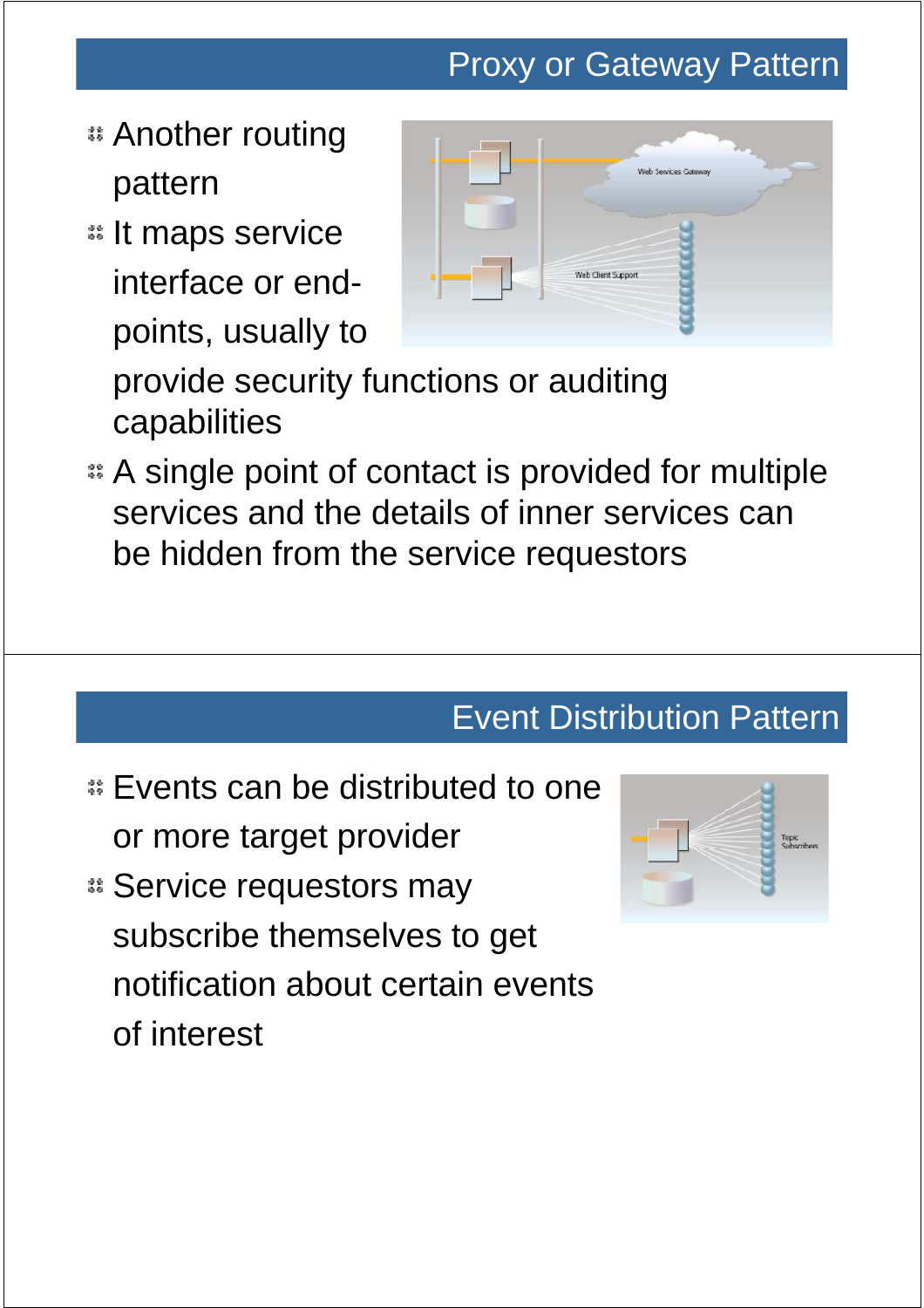### Service Transformation Pattern

- **E** Requestors and providers use different service interfaces or providers of same business function provide different interfaces
- **ESB provides necessary** translation for the differing interfaces



### Matchmaking Pattern

- **a** Another routing pattern
- Suitable target services are discovered dynamically based on a set of policy definitions
- Used in dynamic environments with hundreds or thousands services attached to the ESB